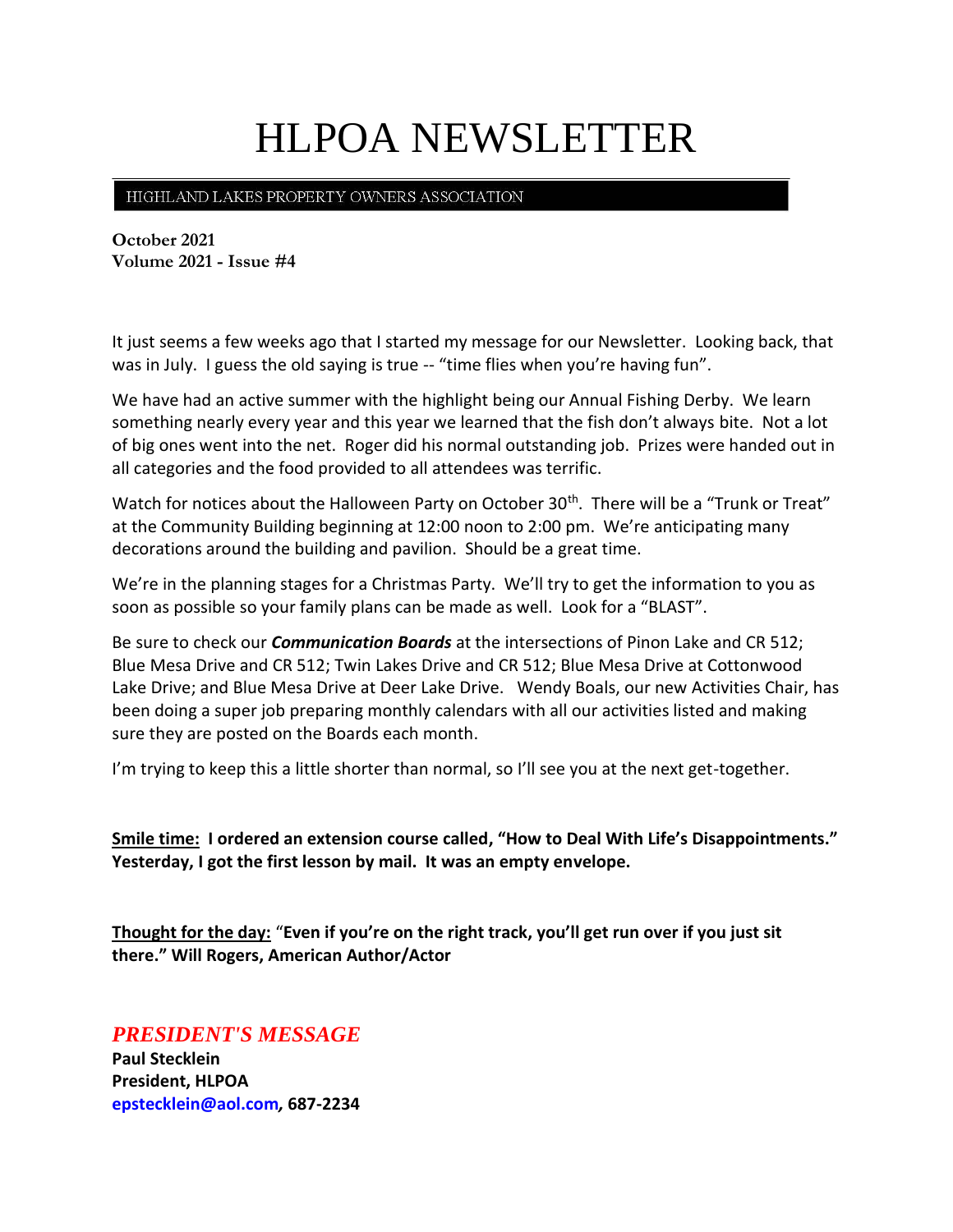# **Committee Reports and Information**

**Activities Committee:** Where did the summer go? With the leaves changing, I hope everyone can get out and take a walk around our beautiful community. If you haven't noticed, we now have communication boards at most mailboxes. There you will find a lot of information along with details about the many upcoming events. Most everything is in place and I have some details to fine tune. I will keep everyone updated through Facebook, emails, and communication boards.

I received a suggestion for a get together for stay-at-home moms and their children. How does this sound? Any input?

Here are our upcoming events:

Harvest Trunk and Treat Party – Saturday, October 30<sup>th</sup> from 12:00 pm – 2:00 pm at the community building.

How would you like the bragging rights for having the best chili here in Highland Lakes? We will be having a Chili Cook-Off – let me know if you want to participate by October 17<sup>th</sup>. The residents will be doing the voting!  $\odot$ 

Bring your decorated pumpkins to show off and possibly win a great prize. There will be a Trunk and Treat for the children. Prizes awarded for the best decorated trunk and costumes in the following categories: infant – 2 years, 3-6 years, 7-12 years, 13-18 years, and adults. *Come out for a great day!*

**Holiday Bazaar** – Saturday, December 4<sup>th</sup> from 9:00 am – 4:00 pm at the community building. I will be meeting with all of our local vendors in November, and this will be a great time to buy your unique Christmas presents.

**HLPOA Food Drive** – December 6-11. Last year we had over 600 lbs. of donated food for the Woodland Park and Divide Food Pantries. Donations can be dropped off at the community building, Linda Becker's house, or Wendy Boals' house. Better yet – bring your donations to the Christmas Party on December  $11^{\text{th}}$ .

HLPOA Christmas Party - December 11<sup>th</sup> from 1:00 pm - 3:00 pm at the Divide Community Center. Come out for a good meal and a fun afternoon with Santa. I'm still working on the details for a nice hot meal for everyone. Reservations will be required for this event, plus there will be a cost which hasn't been set yet. Stay tuned for more information on Facebook, emails, and the communication boards with the details by the end of October.

**Wendy Boals, 719-686-6971, [wendyboals@yahoo.com](mailto:wendyboals@yahoo.com)**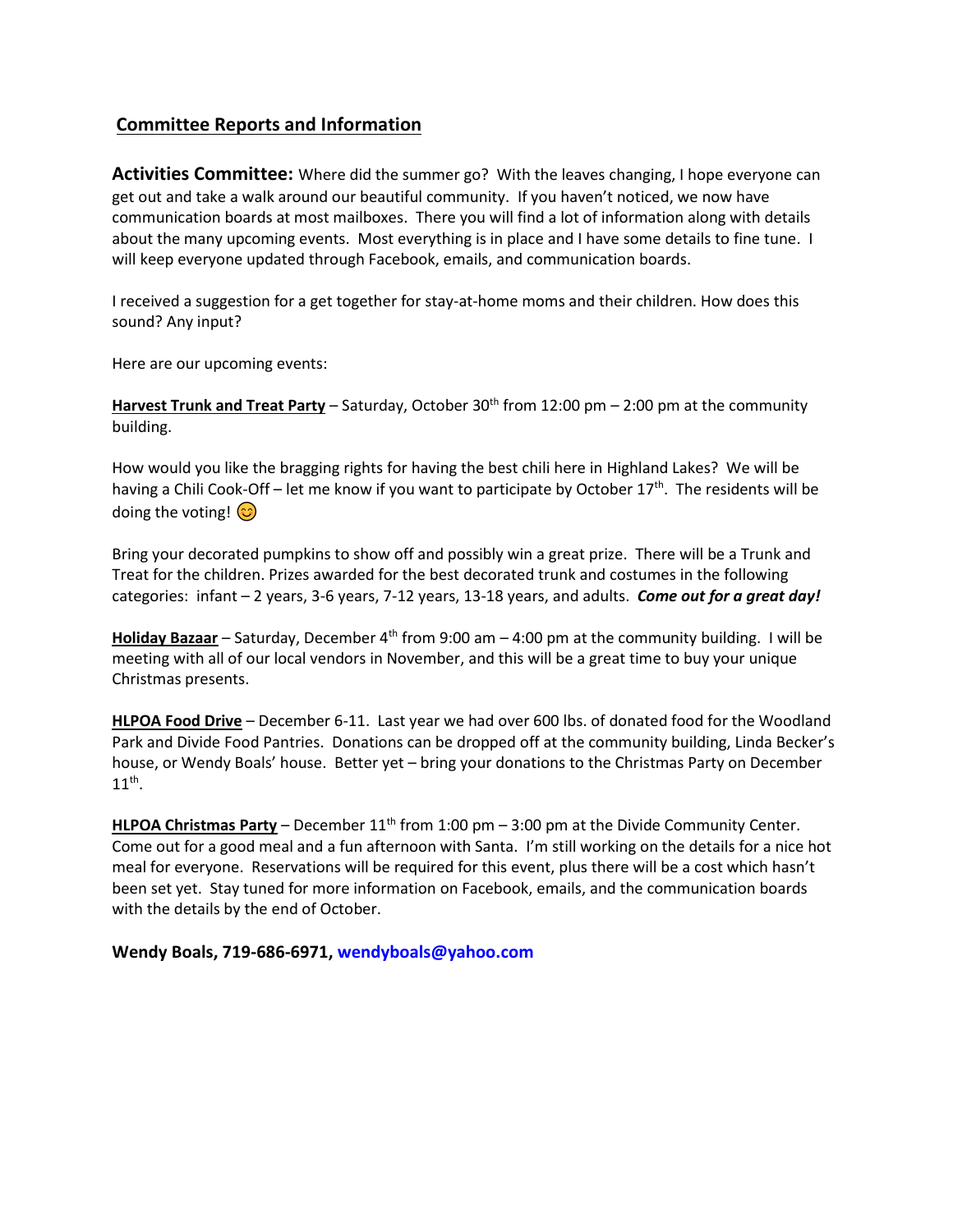**Architectural Control Committee: HAPPY FALL IN THE ROCKIES!** Sam here again. I have been spending a week each month in Amarillo with our 96-year-old Dad. If you don't reach me on the house phone, send an email to [sambo49@outlook.com.](mailto:sambo49@outlook.com) I will also have my cell phone with me while I am gone and can receive emails on it. So, if you need to send me a project information request, I will respond ASAP.

NOW let's talk about ACC projects. Please be aware of the ACC rules located on the HLPOA.NET website, under rules, construction. The ACC Form (HLPOA ACC Construction Approval Checklist) for projects is posted on the first page under RECENT UPDATES. These are in place to hold our community to the highest standards. Please remember that our rules require that colors (painting, siding, or roofs) should be approved, and they should be of an EARTH tone (browns, greens, grey, tan -- not white or lime green). Think of the colors in the forest (NOT the flowers -- LOL) -- trees, grasses, tree bark, earth. If you are building, your design should be similar to a MOUNTIAN CABIN design with a roof pitch of 6 to 12.

Please remember that we are living in a Covenanted Homeowners Association Community and the rules we have are for you. By joining the HLPOA and following the rules, you enjoy a NICE -- not trashy looking – neighborhood. This keeps your property values high. We take pride in ourselves that we have a clean, neat, BEAUTIFUL community that everyone enjoys as we drive through the neighborhood. You benefit from all the extras -- fishing, recreation center, slash pile site, voice in operation of our community -- not to mention ALL the great fellowship from your friends and neighbors in the HLPOA. We have over 360 homes in our community.

Now that summer is gone, it's time to start planning your projects for next year. Also take time to enjoy our great scenery and all the fall COLORS. Don't you just love all the yellow and golden leaves that seem to explode with excitement? The aspens seem to be saying that they are leaving you for the winter and will see you again in May as they begin their winter sleep.

We have all just experienced very trying times with the COVID-19 pandemic. We hope all of you are well and made it safely through the last 2 years with little or no illness.

THANK YOU to everyone this last year for contacting your Architectural Control Committee for all your projects. Please forward all your planned projects with designs and plans to me so we can get committee approval as soon as possible -- [Sambo49@outlook.com.](mailto:Sambo49@outlook.com)

Please remember all new projects, such as storage sheds, garages, additions that are over 200 square feet REQUIRE a Teller County building permit. A copy of the building permit needs to be sent to the ACC as soon as possible. If you are repainting, reroofing, or putting on new siding, please send paint colors to the ACC for approval. No Quonset hut designs or metal barn siding are allowed.

May you enjoy the 2021 winter and holiday season. Happy Halloween, Happy Thanksgiving, and MERRY CHRISTMAS to one and all. **Sam Baucom, ACC chairman, 719-687-8581 or cell 806-679-2250**, **[Sambo49@outlook.com](mailto:Sambo49@outlook.com)**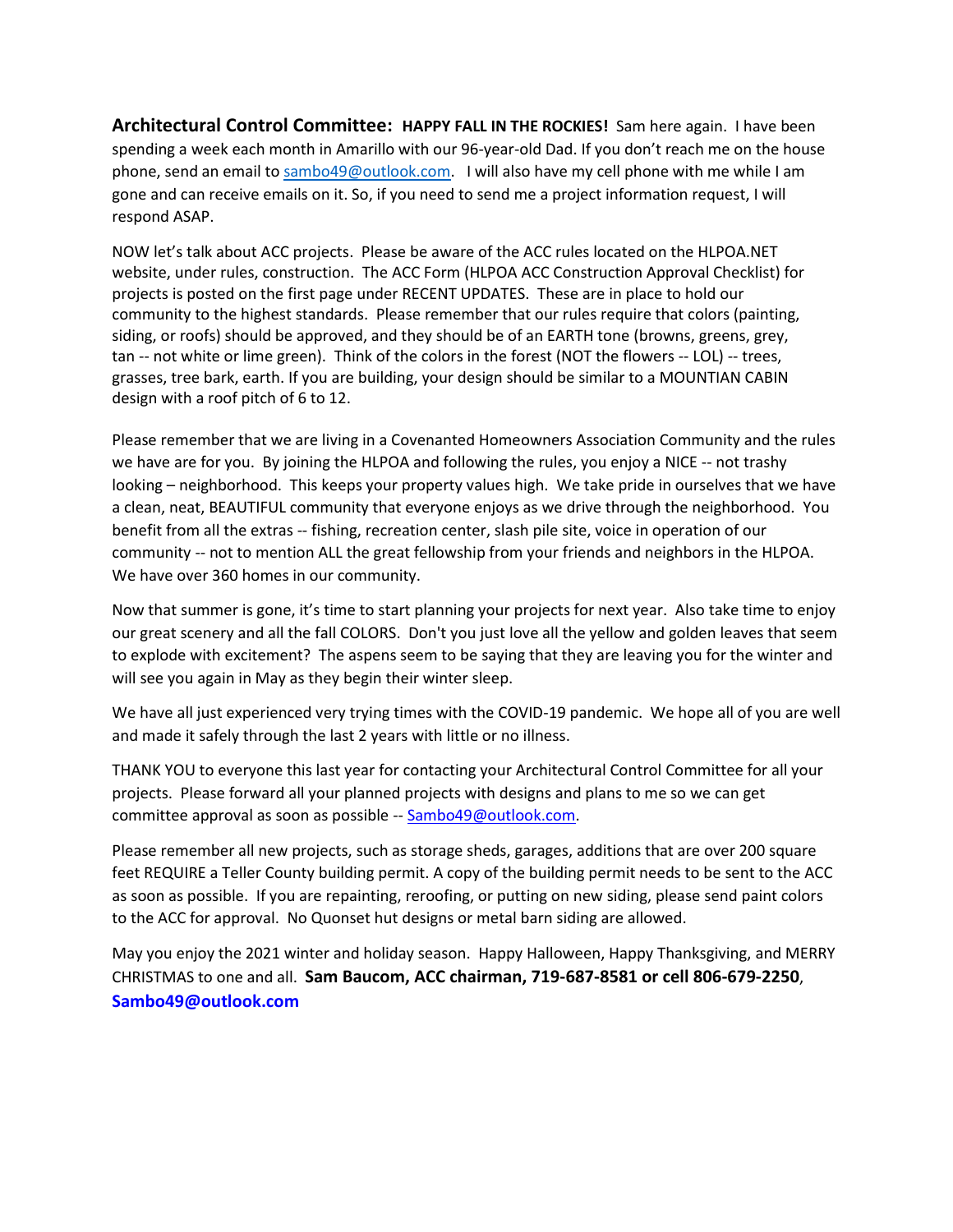**FireWise Committee:** The FireWise organization is a multi-agency program that encourages the development of defensible space and the prevention of catastrophic wildfires. It is a community fire prevention partnership. Highland Lakes is a participating member of the organization.

Our goal is to provide you with information on being FireWise and to encourage you to do mitigation projects on your property. Will you help our community to continue to be FireWise and help us in maintaining our FireWise certification? We, along with the Colorado State Forest Service, DFPD, and other agencies can provide you with information and answer your questions.

We hope you completed fire mitigation on your property. So that we can meet our requirements for having our FireWise certification renewed, we are asking for your help. If you worked on a mitigation project or hired someone to do it from November 2020 to November 2021, please let us know. If you did the work, we need: description of project, number of workers, hours worked for each, any expenses incurred. If you hired someone: company or individual name, project description, and cost incurred.

The slash area behind the Community Building is open. Contact me or call one of the numbers on the gate to get the combination. Please visit HLPOA.net and read the slash rules. While you are there, look at the Community Wildfire Protection Plan. Also, visit https://csfs.colostate.edu/wildfire-mitigation/

Finally, go to YOUTUBE and check out: "Your Home Can Survive a Wildfire". For more information, contact **Garry Cote, [sgcote@aol.com,](file:///C:/Users/Sue/Desktop/HLWD/HLPOA/POA%20Newsletter/sgcote@aol.com) 687-0338**.

**Fishing Committee:** I hope all you fishermen were able to get out and catch some fish this summer and fall. We stocked the lakes and ponds twice this year at a cost of about \$10,000. We completed weed mitigation twice. In the last couple of weeks, we moved fish (thousands of minnows, some of which we think were brookies; thousands of freshwater shrimp; a bunch of stoneflies; and about six mud puppies, which grow up to be salamanders) from Pond 1 to the other ponds since it is the next dam to be repaired. This year was an exceptionally hard year to catch fish because there was so much rain and nutrients washing into the lakes and ponds, but the fish ARE in there. I hope you get to do some fall fishing before ice on. It has been very productive lately. Ice fishing is allowed on Elk Lake only, and it is at your own risk. Don't be in too big a hurry to get out there - BE SAFE! Special thanks go out to Dave Ward and the fishing committee for a great fishing derby and watching over our lakes. Happy fishing, **Roger King, Chairman, 687-0104** and the fishing committee.

**Maintenance Committee:** Nothing new here -- just getting ready for winter. Just checking the area to make sure everything looks good. If anyone sees anything that doesn't look right, just call (224) 234-1755 or contact me at [hogpop57@gmail.com.](mailto:hogpop57@gmail.com) Everyone stay safe and enjoy our beautiful Autumn. **Mickey Corcoran, Chairman**, **453-1246 or cell 224-234-1755**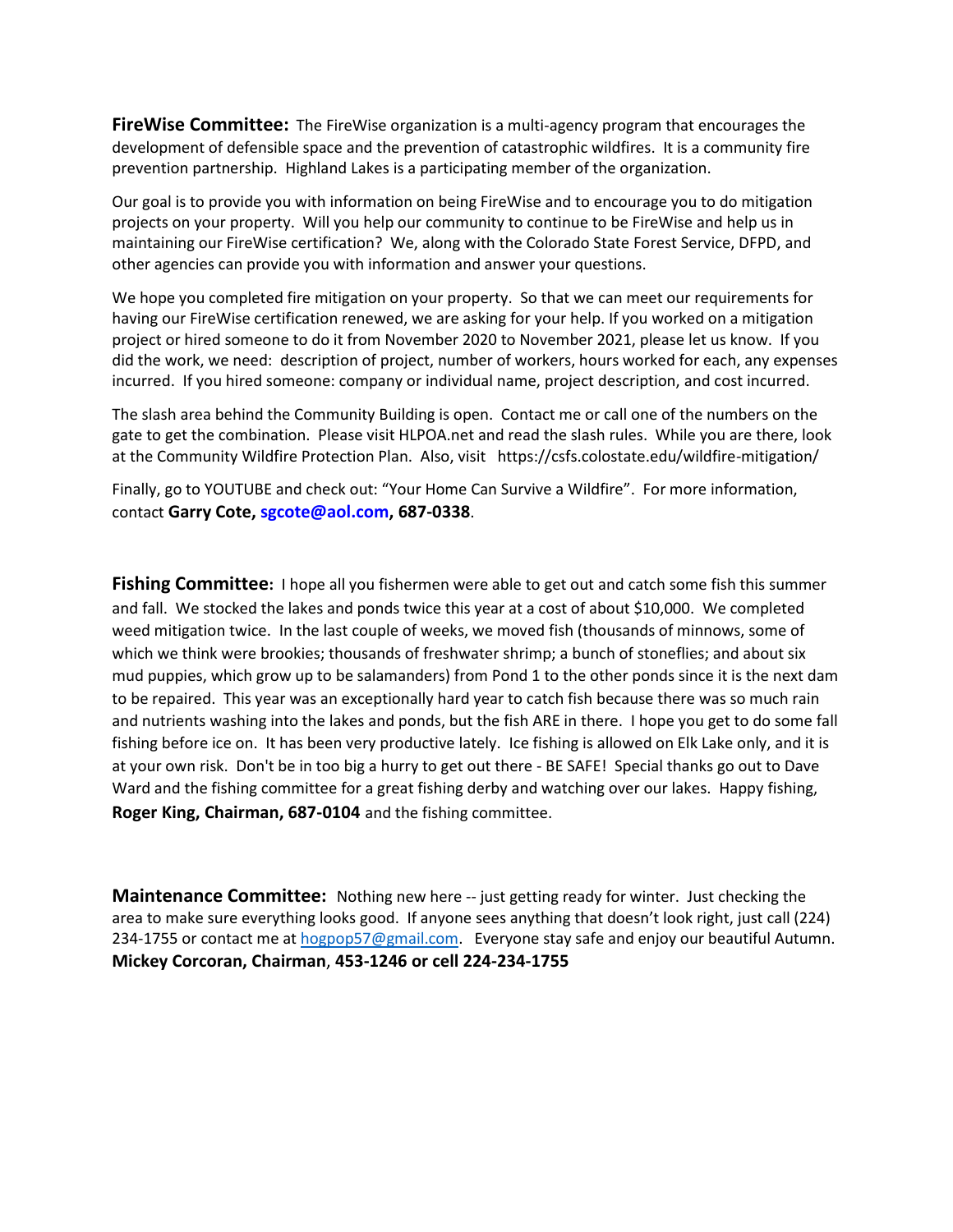**Neighborhood Watch:** Hello, neighbors! Hope this finds each of you doing well. We continue to have a safe neighborhood with little to report and not a single Incident Report filed. We do occasionally get calls from concerned neighbors about speeders, dogs on the loose, or an unruly wild animal – however, few of these require a formal Incident Report to be filed. As a homeowner in Highland Lakes, should you ever need to file an Incident Report, you may find a copy on our **HLPOA.net** website. Make sure Fred Swets and Chris Becker get copies for our files. Making sure to document events carefully and completely is the most important issue when completing an Incident Report. We keep copies should we ever need to reference a filed report with our neighbors or police. Thanks for what you do to keep our neighborhood safe!

In August, Fred Swets, met with Sheriff Mikesell for the most recent quarterly meeting with subdivisions in our county. The Sheriff's Office receives about 60,000 calls per year. Some of the highlights from the Sheriff includes the following:

- 25,000 calls for service through July 31, 2021
- 269 arrests
- 6 deputies assaulted
- 32 major incidents additional divisions called-in to assist with these incidents
- 327 motorists assists

This is just some of the information the Sherriff shared with attendees. As you can see, our Sheriff's office is kept quite busy. Come to the Oct. 7 Neighborhood Watch meeting (see below for details) to learn more of what the Sheriff had to share.

Should you need help, contact one of the following:

- Your Block Captain
- Fred Swets, Watch Commander, (719) 687-2307,

o Email: reenie\_1@msn.com

- Chris Becker, Watch Committee Chairman, (636) 675-7854
	- o Email: gardenworks4u@gmail.com

Future events: Our next Neighborhood Watch meeting information is below.

**When:** 7:00 pm on October 7, 2021

**Where:** Community Building

**Program:** Presenter, George Carey, has graciously agreed to do an encore presentation on his timely topic, "The Spycam Epidemic" in "areas of privacy." If you missed his first presentation, this is an excellent opportunity to catch it now. All are welcome to attend! Until next time -- Be Safe Out There!

**Should you need help, contact one the following:**  Your Block Captain Fred Swets (719) 687-2307 Chris Becker (636) 675-7854 **or 911 for the Sheriff's Office**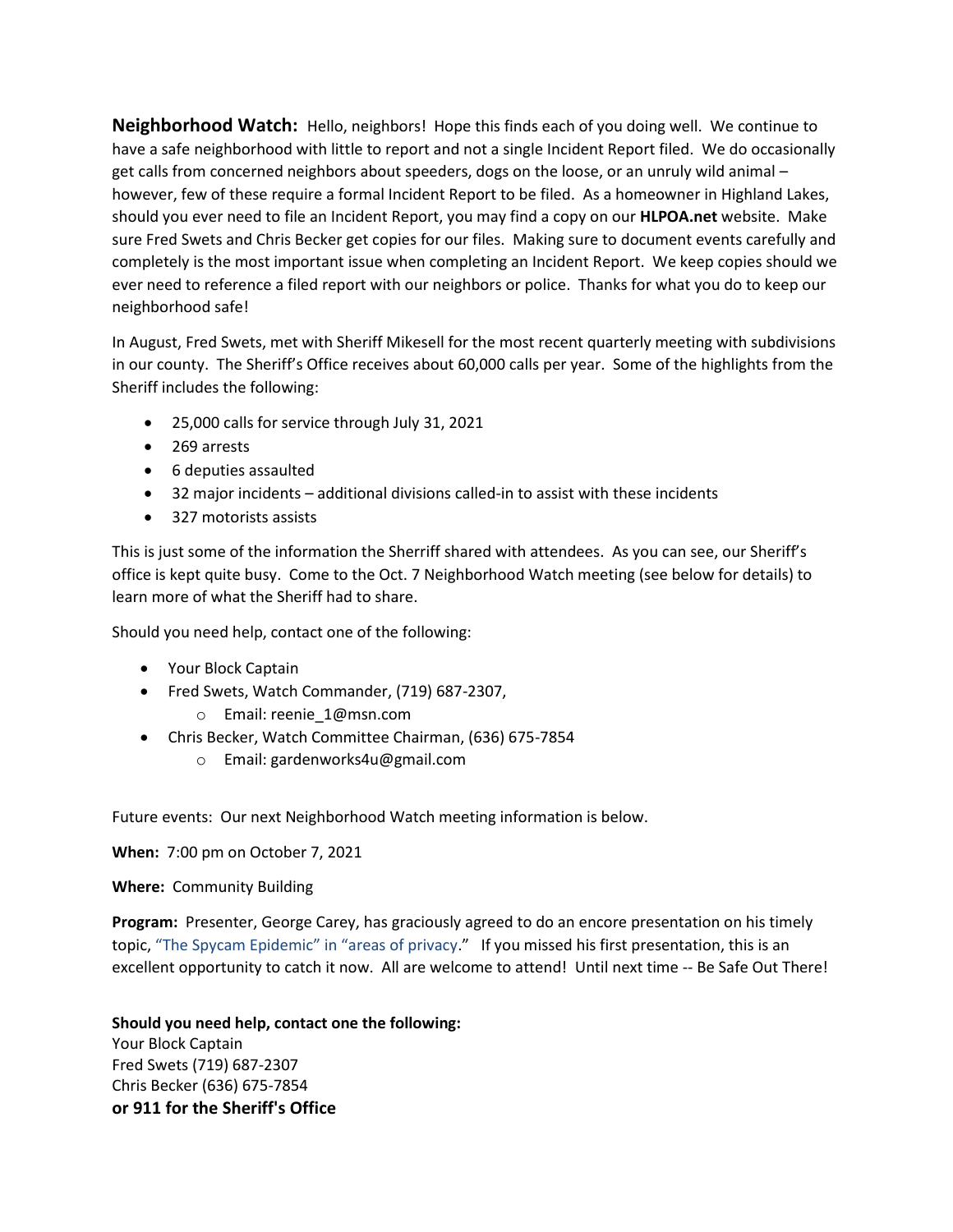**Trails Committee:** With all this great weather, check out our HLPOA trails. I have the signs painted and new steps will be put in on the Twin Lakes trail soon. **Ben Boals, Chairperson, boals.trucking@gmail.com**

**Welcome Committee:** Our committee has been working hard making Welcome Bags for our newest residents and we have visited every new resident but two. We hope they enjoy the goodies along with some very important information about our community. The second New Residents Meeting will be held on Saturday, October 2<sup>nd</sup> at 10:30 am at the Community Building. Wendy Boals, 719-686-**6971, [wendyboals@yahoo.com](mailto:wendyboals@yahoo.com)**

# **COMMUNITY BUILDING CALENDAR – 2021 Note: All activities are subject to Covid status in Teller County**

| Weekly:              |                                |                         |
|----------------------|--------------------------------|-------------------------|
| Monday               | Line Dancing                   | 11:00 am - 12:00 pm     |
| Tuesday and Thursday | Yoga (gazebo in summer)        | $10:15$ am - $11:15$ am |
| Wednesday            | Pickleball (resumes in Spring) | $9:00$ am $-11:00$ am   |

#### **2021 CALENDAR OF EVENTS & IMPORTANT DATES TO REMEMBER**

| October 2, Saturday   | <b>New Residents Meeting</b>         | 10:30 am            |
|-----------------------|--------------------------------------|---------------------|
| October 7, Thursday   | Neighborhood Watch Meeting           | $7:00$ pm           |
| October 30, Saturday  | <b>Harvest Truck and Treat Party</b> | 12:00 (noon)        |
| December 4, Saturday  | Holiday Bazaar                       | $9:00$ am - 4:00 pm |
| December $6 - 11$     | <b>HLPOA Food Drive</b>              |                     |
| December 11, Saturday | Christmas Party                      | Details to follow   |

The HLPOA Board of Directors Meetings are held the first Wednesday of each month at 7:00 pm. The HLPOA Water Board Meetings are held on the third Tuesday of each month at 7:00 pm.

All Property Owners are invited to attend.

## **ANY CHANGES WILL BE NOTED IN THE NEWSLETTER, SPECIAL EMAILS, OR THE COMMUNICATION BOARDS.**